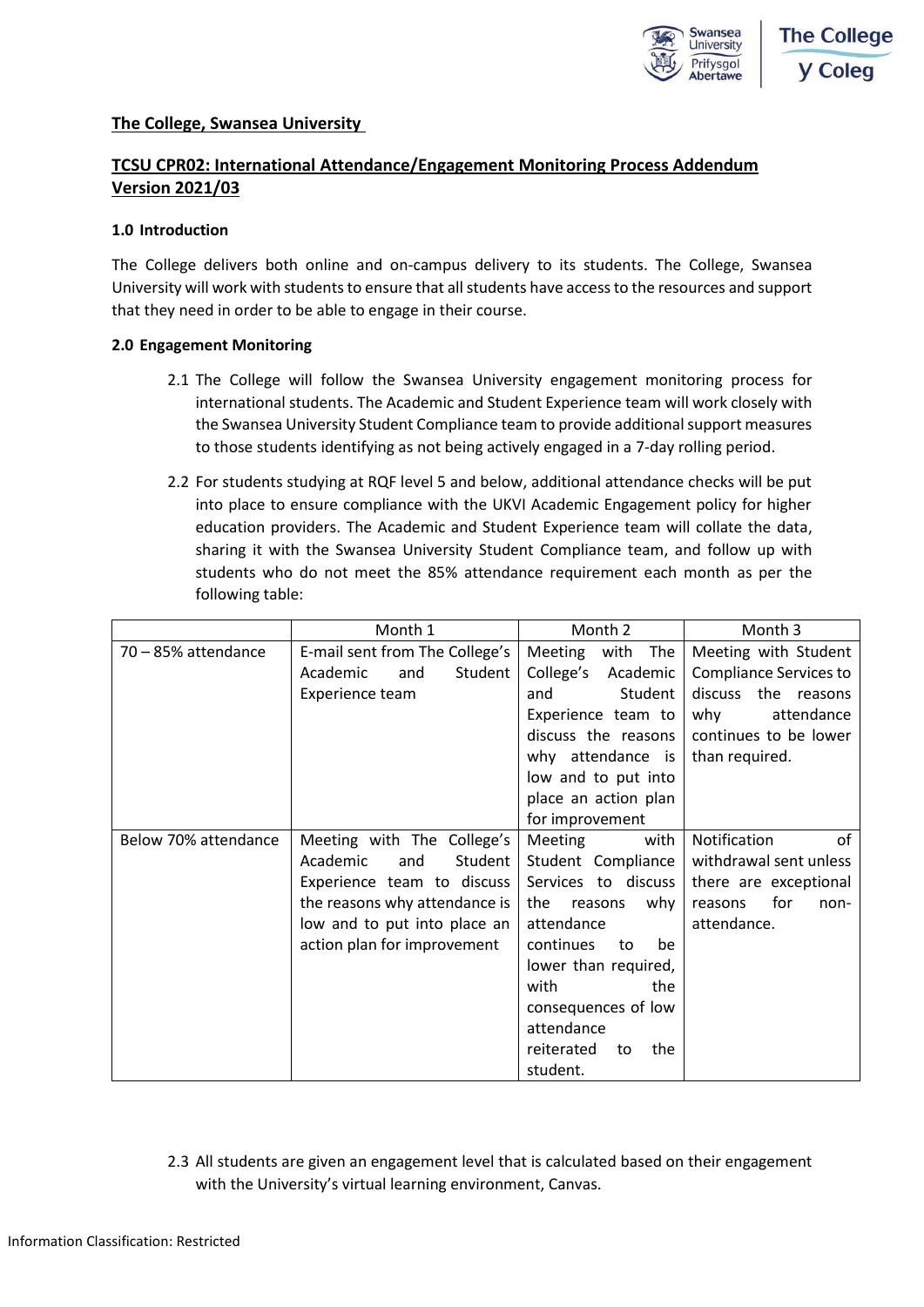

- 2.4 Additional checks will be undertaken by Student Compliance Services on a monthly basis for all Student Route (previously Tier 4) students who are in the UK to check for engagement with face-to-face learning sessions as outlined in the Engagement Monitoring Policy for Student Route (previously Tier 4) students.
- 2.5 Any student who has no approved extenuating circumstances or approved leave of absence, who habitually fails to respond to communication from The College, has 'Level 4' attendance after week 4 and does not improve in level will be formally issued with a 'Intention to Withdraw' (ITW). Failure to improve attendance level after the ITW is issued, will result in a student receiving a Notification of Withdrawal (NOW). The attendance categories are outlined in the table below:

| No Warning (>85%) | Monthly summary email                             |  |
|-------------------|---------------------------------------------------|--|
|                   | Email outlining attendance for the previous month |  |
| Level 1 (70-85%)  | Monthly summary email                             |  |
|                   | Email outlining attendance for the previous month |  |
|                   | Personalised email or phone call                  |  |
| Level 2 (50-70%)  | You receive an email or phone call to understand  |  |
|                   | the reasons for non-attendance.                   |  |
| Level 3 (30-50%)  | <b>Face to Face/Virtual meeting</b>               |  |
|                   | Agree a 'personalised' engagement plan.           |  |
|                   | <b>Face to Face/Virtual meeting</b>               |  |
| Level 4 (0-30%)   | Agree a 'personalised' engagement plan.           |  |
|                   | Failure to improve within one week = ITW.         |  |

- 2.6 Where a student has been issued with a NOW, they will have a period of appeal of 5 working days to justify their reasons for continuation on their course. If a student fails to respond, or their appeal is unsuccessful, the withdrawal will be processed. Upon reaching this point of non-engagement, the student will no longer be eligible to study at The College.
- 2.7 The University Partner will notify the UKVI within a designated timeframe confirming sponsorship has been withdrawn. This will cancel the student visa and will give the student a short window to leave the UK.
- 2.8 As adult learners, students are expected to meet the attendance threshold and actively engage in their course. Students will be accountable for their participation with the expectation to arrive on time at the start of every scheduled engagement and remain for the duration of the scheduled engagement. Further to this requirement, a student sponsored as a Student by the UKVI (a visa student), must attend their studies in line with their visa conditions.
- 2.9 The Lecturer and/or College reserves the right to refuse entry to any student who arrives to class more than 10 minutes late or does not return from any designated break in a timely manner.
- 2.10 Where a student is knowingly unable to attend, the Academic and Student Experience Team must be informed prior to the scheduled engagement.

Absence will be defined when a student: